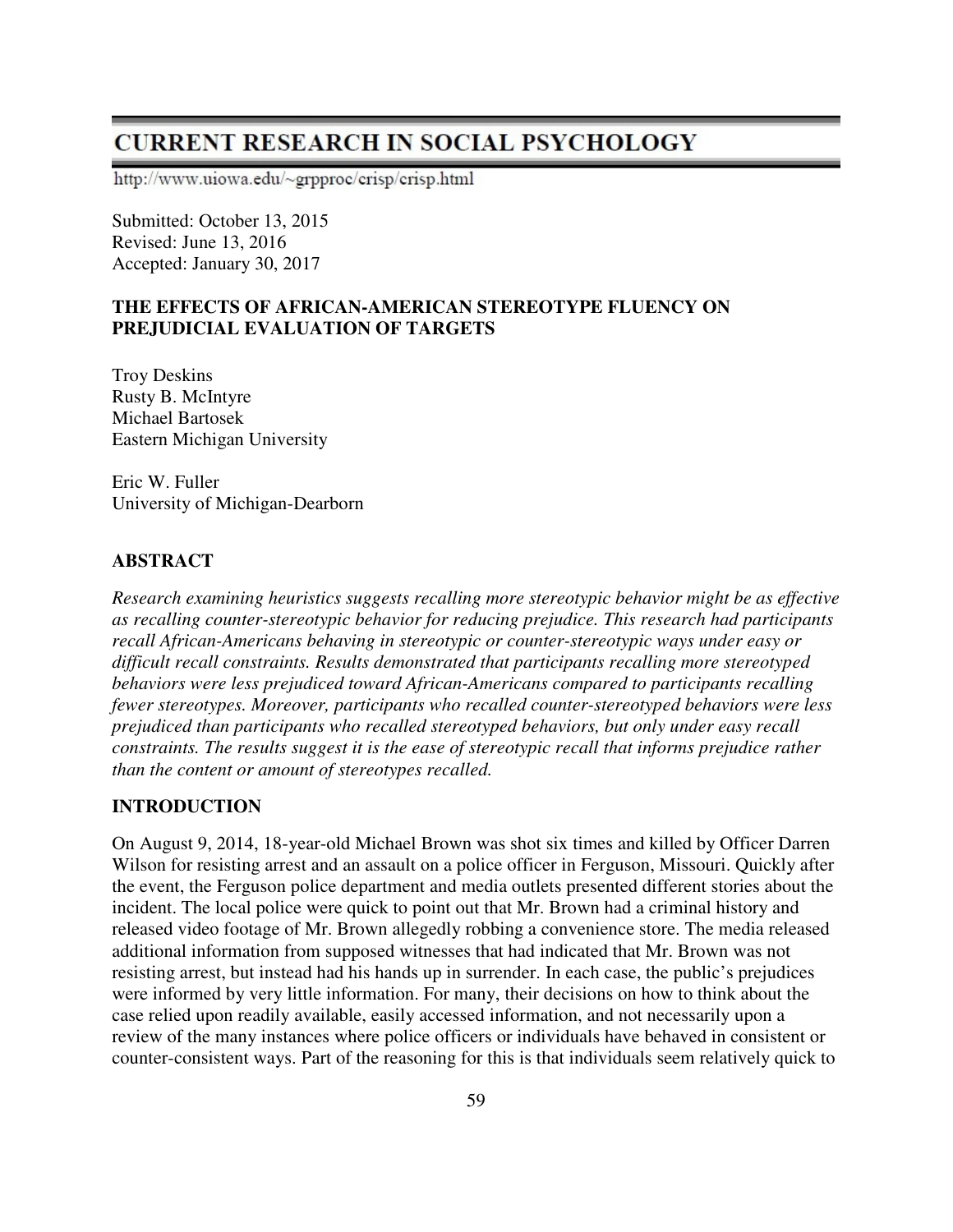rely upon easy-to-recall information (Tversky & Kahneman, 1973). The present research examined how individual prejudices about subsequent targets can be biased by the relative ease of recalling stereotypes.

### **Race and Automatic Prejudices**

Research on prejudice may explain how the release of information concerning Mr. Brown may have played a role in the perceptions and conclusions reached by the public (Macrae & Bodenhausen, 2000). For instance, Devine (1989) showed that the application of stereotypes involves both an automatic and a controlled component. During that research individuals who were primed with more stereotypic information of African-Americans were more prejudiced toward a target, compared to individuals primed with less stereotypic information. This was true for both highly prejudiced and non-prejudiced individuals. In that task, the judgments people made were quickly reached, much like that of a viewer watching a news release from law enforcement or media outlets. In another experiment, however, Devine showed that low prejudiced people could control the application of stereotypes, but only when they were aware of how they were making judgments. To that end, the easy and unexamined use of reported information may have biased public perception of Michael Brown's killing.

Other work has shown that people inadvertently thinking about a racial group may respond with prejudices automatically (Gilbert & Hixon, 1991; Sherman, Gawronski, Gonsalkorale, Hugenberg, Allen, & Groom, 2008, Tormala, Falces, Brinol, & Petty, 2007). In particular, research on the race bias in shooter paradigms shows that individuals are quicker and more erroneous in their decisions to shoot at African-American targets, compared to Caucasian targets (Ma, Correll, Wittenbrink, Bar-Ann, Sriram, & Nosek, 2013; Sim, Correll, & Sadler, 2013). Additionally, it is also the case that how well the information fits stereotypically or counterstereotypically affects such biases (Wittenbrink, Judd, & Park, 2001). Specifically, when information is characteristic of a group, and consistent with cultural stereotypes, individuals more readily process and act on that information compared to when the information is not characteristic or is counter to the cultural stereotype. Though it may seem reasonable to condemn people from using cultural stereotypes, the suggestion of recommending that stereotypes not be used, may not be effective. Recent research demonstrates that individuals become more prejudice when they are made aware of their use of stereotypes (Duguid & Thomas-Hunt, 2015). Prior work has indicated that having individuals attempt to control stereotypic thinking may actually "back-fire" to cause more prejudicial judgment (Macrae, Bodenhausen, Milne, & Jetten, 1994).

## **The Availability of Information as a Judgment Strategy**

One reason people might use stereotypes so readily and carelessly to inform their prejudices might be a tendency to think or reason heuristically (Tversky & Kahneman, 1973). According to Tversky and Kahneman, individual reasoning and judgment is strongly influenced by a series of mental shortcuts. These shortcuts, or heuristics, help individuals reach decisions without deliberating deeply about the topic at hand. As such, individuals are often biased by the relative availability of information, rather than by its content.

Previous research has examined how the ease of using information informs judgment (Schwarz, Bless, Strack, Klumpp, Rittenaur-Schatka & Simons, 1991). It was reasoned that individuals use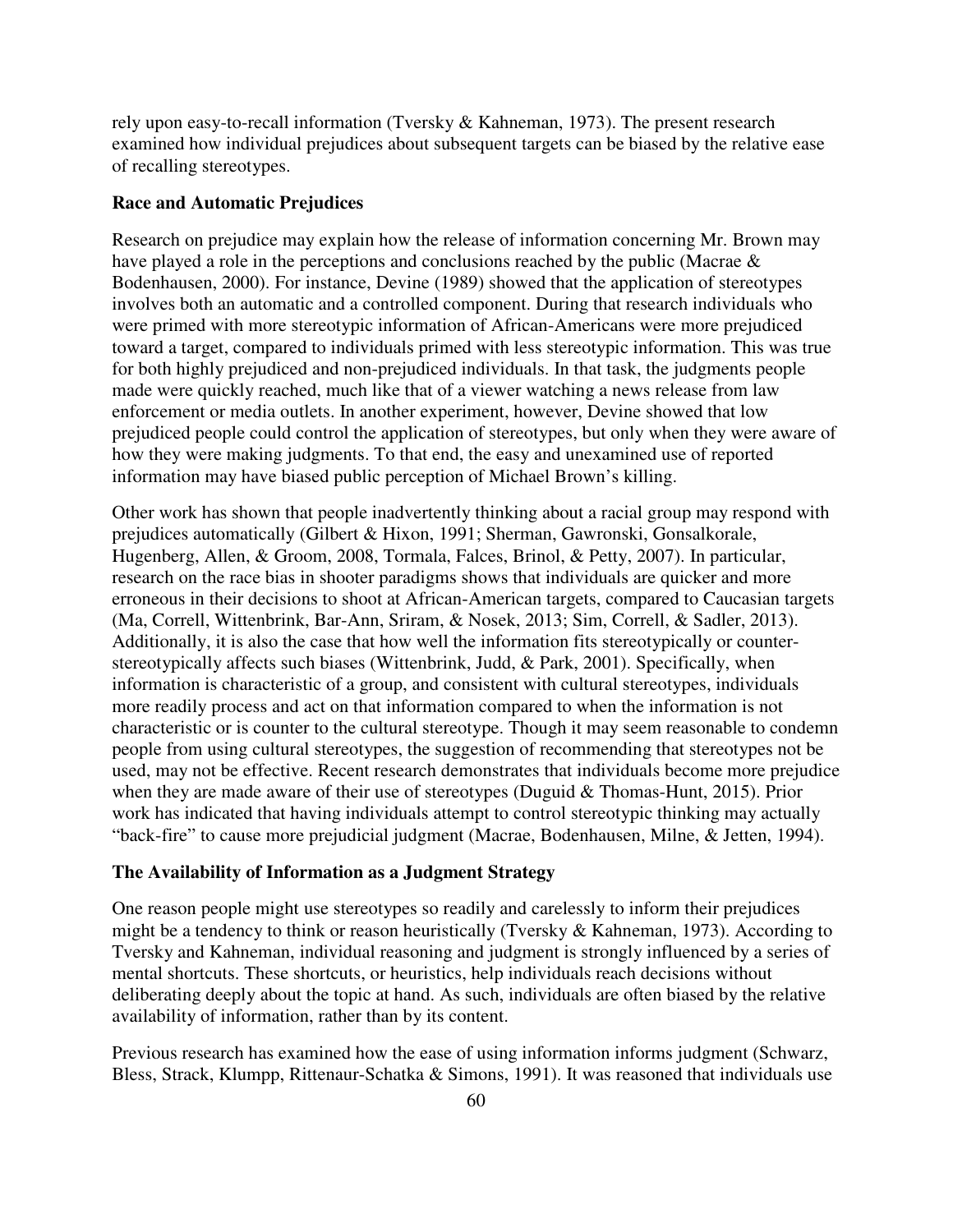information in judgment making to the extent that the information is easy to report and apply. As such, some participants were asked to make judgments about their own assertiveness or unassertiveness when recalling only a few instances. Other participants, however, were given a more effortful task. These individuals were asked to recall many instances where they had been assertive/unassertive. It was found that when individuals were asked to recall relatively fewer instances, the content of the information was used as a basis for making judgments. Individuals who were asked to think of a few times they had been assertive rated themselves high in assertiveness, whereas people asked to think of a few times they had been unassertive rated themselves significantly lower in assertiveness. When individuals were asked to recall a great number of instances, however, the relative lack of recall fluency (e.g., easy of recall) was used as a basis for judgments. Individuals who were asked to think of twelve times they had been assertive rated themselves significantly lower in assertiveness, whereas individuals asked to think of twelve times they had been unassertive, rated themselves as higher in assertiveness. It was reasoned that when making judgments, the relative fluency of information is used heuristically to inform judgments. As such, when information is easy to recall, individuals make consistent judgments. When the information is difficult to recall, individuals heuristically infer the information to be false or "non-diagnostic" of the judgment and are more likely to reach a contrary evaluation. The same thinking might be found for prejudicial judgments.

Other research has shown similar effects of recall fluency and stereotypes for judgments about the self. For example, Keller and Bless (2005) asked participants to recall stereotypes about their group under easy (e.g., relatively few instances) or difficult (e.g., relatively many) recall conditions. Participants who recalled instances when stereotypes applied to themselves, rated themselves more poorly under easy recall conditions, compared to difficult recall conditions. Thus when applying stereotypes, individuals are more apt to use easily accessible information for a judgment, than information that is more difficult to access or recall. In fact, when the information becomes more difficult to recall (e.g., too many instances to easily recall), individuals are more likely to assess that difficulty as a judgmental heuristic of the "nondiagnosticity" of that information (Schwarz, 1998). The same may be true when individuals are asked to recall stereotypes about others. No study, however, has examined how individuals might use the relative ease of recall about stereotypes, when applying stereotypes to other groups.

#### **Rationale and Hypotheses**

This project will provide a basis for how the ease of stereotype and counter-stereotypic information about social categories is recalled, and how these stereotypes inform subsequent prejudices. Prior work has shown that people use information content when easily available (Tversky & Kahneman, 1973). Other research, however, shows that when information is available but difficult to recall (i.e., low in retrieval fluency), the fluency of recalling that information will become the basis of judgment, often to the contrary of the information content (Schwarz, 1998; Schwarz et al., 2001). As such, it was expected that participants who think of African-American males in stereotypic ways under easy recall conditions, will show more prejudice toward a subsequent male target, compared to participants asked to recall counterstereotypic information, or compared to those asked to recall stereotypic information under difficult recall conditions.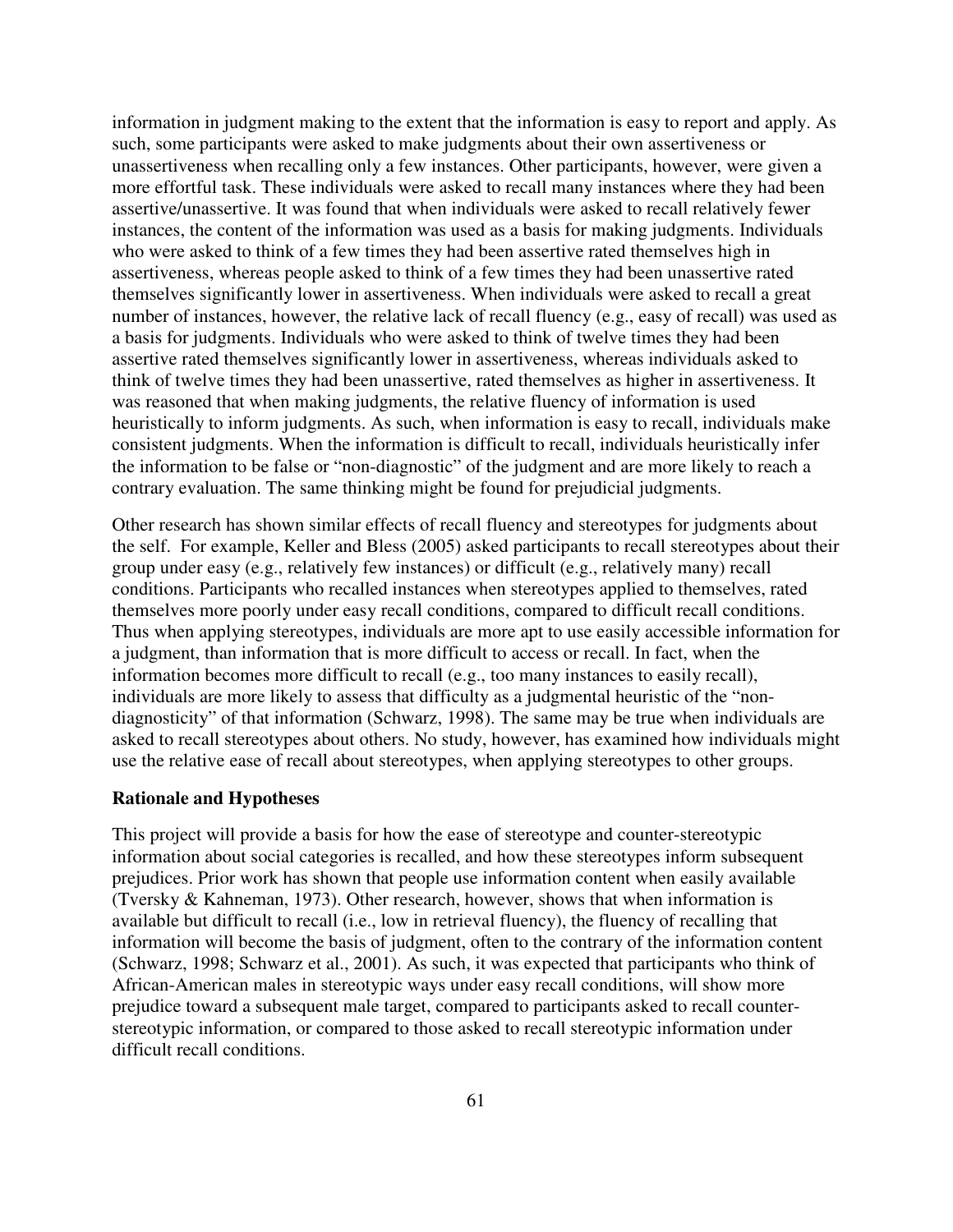### **METHOD**

#### **Participants**

Eighty-one undergraduate participants (41 women, 30 men, 3 other, and 7 did not indicate; 23 African-American, 33 Caucasian, 3 Hispanic, 10 Asian, 10 other, 2 no race listed) participated for course credit.

## **Procedure**

Participants were informed they would complete a study on cultural awareness and impression formation. In the study, participants were instructed to recall experiences they had with African-American men. At this point participants were randomly assigned to a 2 (Stereotypicality: Stereotypic behaviors; Counter-stereotypic behaviors) X 2 (Ease of recall: Easy recall, three behaviors; Difficult recall, eight behaviors) between design. Half of the participants were asked to report on times in which they could recall an African-American male acting in a stereotypic fashion. Others were asked to report on times in which they recalled an African-American male acting in a counter-stereotypic fashion, and were prompted that the behaviors were to be the "opposite of common stereotypes." Additionally, half of these participants were asked to recall three times they witnessed such behavior, whereas others were asked to recall eight times they witnessed such behavior.

After recalling the selected behaviors of African-American men, participants were then given an impression formation task. Participants were asked to judge selected traits of a man named Darryl who behaved in ways that could be perceived as somewhat aggressive or assertive by reading a paragraph description of his behavior (see Srull & Wyer, 1977). Participants assessed how strongly the target possessed nine positive and nine negative traits on 11-point Likert scales  $(0 = Not at all; 10 = completely has the trait; see list of traits below). Afterwards, participants$ were thanked for their participation and debriefed about the nature of the research.

## **RESULTS**

The data was screened, and no missing responses were observed. Participants were first asked to recall and write about stereotypic or counter-stereotypic behaviors that had been performed by African-American men under easy (list three) or difficult (list eight) recall constraints. The numbers of instances reported were examined with a between-factors analysis of variance (ANOVA). That ANOVA indicated only a main effect for the recall fluency manipulation, *F*(1,  $77$ ) = 106.43,  $p < .001$ . That effect occurred because participants in the non-fluent recall condition were asked to list more recalls and did so  $(M = 6.22)$  than did participants in the fluent recall condition ( $M = 2.84$ ). Neither the effect for stereotypicality  $[F(1, 77) = 1.36, ns]$ , nor the interaction  $[F(1, 77) = 1.01$ , *ns*] were significant.

Participants were also asked to make trait judgments of the target, Darryl, on nine positive traits and nine negative traits. These 18 traits were then analyzed with a principle components analyses with varimax rotation that confirmed four factors that accounted for 66.18% of the variance (factor loadings > .356). Of these four factors, two were comprised of positive traits, and two with negative traits. For the positive traits, the first factor had seven positive traits (kind, loyal, caring, trusting, leader, punctual, respectful) and the second positive factor had two positive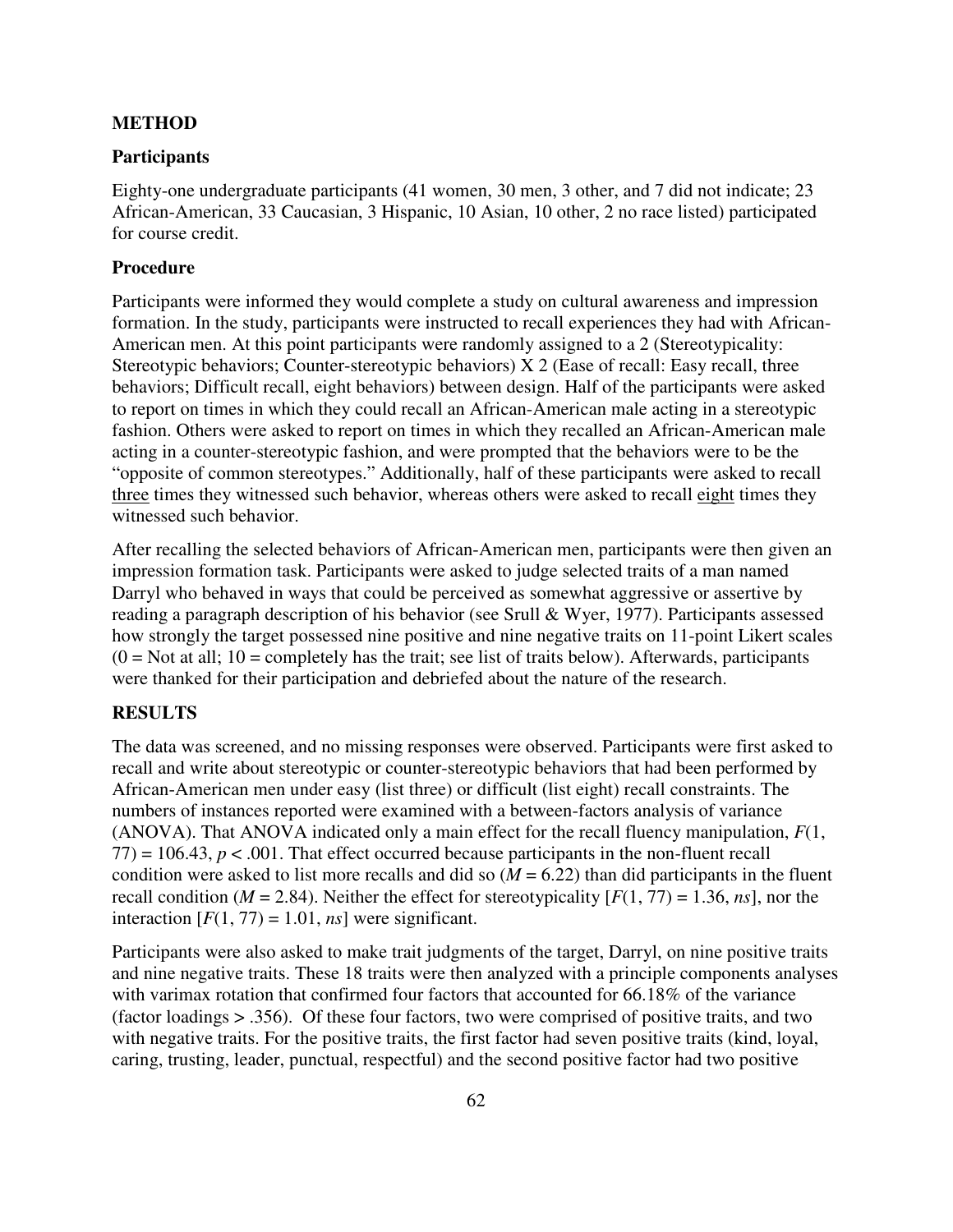traits (motived, driven). For the negative traits, the first factor had six negative traits (hostile, aggressive, stubborn, lazy, rude, and loud) and the second negative factor had three negative traits (unruly, sloppy, sneaky). Thus, these trait ratings were transformed into primary positive, primary negative, secondary positive, and secondary negative mean trait ratings.

For the primary positive traits, the mean ratings of the target by condition were analyzed with a between-factors ANOVA. That ANOVA indicated no significant main effects or interactions (*Fs* < 2.24, *ns*). For the secondary positive traits, the mean ratings of the target by condition were analyzed with a between-factors ANOVA. That ANOVA indicated only a marginal effect for the stereotypicality manipulation,  $F(1, 77) = 3.51$ ,  $p = .065$ . That effect occurred because participants in the stereotypic recall condition had slightly higher positive trait ratings for the target ( $M = 4.51$ ) than did participants in the counterstereotypic recall condition ( $M = 3.60$ ). This effect, however, is somewhat inconsistent with the expected direction of the recalls.

For the negative trait ratings, however, a different pattern was revealed. For the primary negative traits, the mean ratings of the target by each of the conditions was analyzed in a between-factors ANOVA, that indicated a significant recall constraint X stereotypicality interaction,  $F(1, 77) =$ 6.99,  $p = 0.01$  (the main effects for recall constraint and stereotypicality, however, were not significant,  $Fs < 1.15$ ,  $ns$ .). As seen in Table 1, the interaction occurred because participants who were asked to recall stereotypic behaviors of African-American men in the easy recall condition made more negative trait ratings on the primary negative trait variable than did participants in the difficult recall condition, simple effects  $F(1, 40) = 6.74$ ,  $p = .013$ ; and because participants who recalled stereotypic behaviors under easy recall conditions made more negative ratings than did participants who recalled counter-stereotypic behaviors under easy recall conditions, simple effects  $F(1, 38) = 6.58$ ,  $p = .014$ ). In order to rule out any biased (polarized) responding for the trait ratings as being a possible explanation for the observed negative trait ratings, an Analysis of Covariance (ANCOVA), controlling for the positive trait ratings found the interaction remained significant,  $F(1, 76) = 9.19$ ,  $p = .003$ , thus partially ruling out a polarized response bias counterargument. Additionally, tests of the effects of gender or race of participants indicated no significant effects when included into the ANOVA analyses (*Fs* = 1.50; 0.313 respectfully).

|                          | <b>Negative Trait Ratings</b>       |                  | <b>Positive Trait Ratings</b> |                  |  |  |
|--------------------------|-------------------------------------|------------------|-------------------------------|------------------|--|--|
|                          | Recall Eight<br><b>Recall Three</b> |                  | <b>Recall Three</b>           | Recall Eight     |  |  |
|                          | <b>Behaviors</b>                    | <b>Behaviors</b> | <b>Behaviors</b>              | <b>Behaviors</b> |  |  |
|                          | (Easy)                              | (Difficult)      | (Easy)                        | (Difficult)      |  |  |
| Recalled Stereotypic     | 8.57                                | 7.65             | 7.48                          | 7.19             |  |  |
| <b>Behaviors</b>         | (1.09)                              | (1.21)           | (1.51)                        | (1.77)           |  |  |
|                          | 21                                  | 21               | 21                            | 21               |  |  |
| <b>Recalled Counter-</b> | 7.41                                | 8.14             | 8.06                          | 7.20             |  |  |
| Stereotypic Behaviors    | (1.72)                              | (1.54)           | (1.74)                        | (1.86)           |  |  |
|                          | 19                                  | 20               | 19                            | 20               |  |  |

Table 1. Primary Negative and Positive Trait Ratings toward the Target.

Note: Standard deviations in parentheses, n per cell in italics.

For the secondary negative traits factor, however, no effects were found (*Fs* < .827, *ns*). This unexpected later result, as well as the later result for the positive traits might in part be a function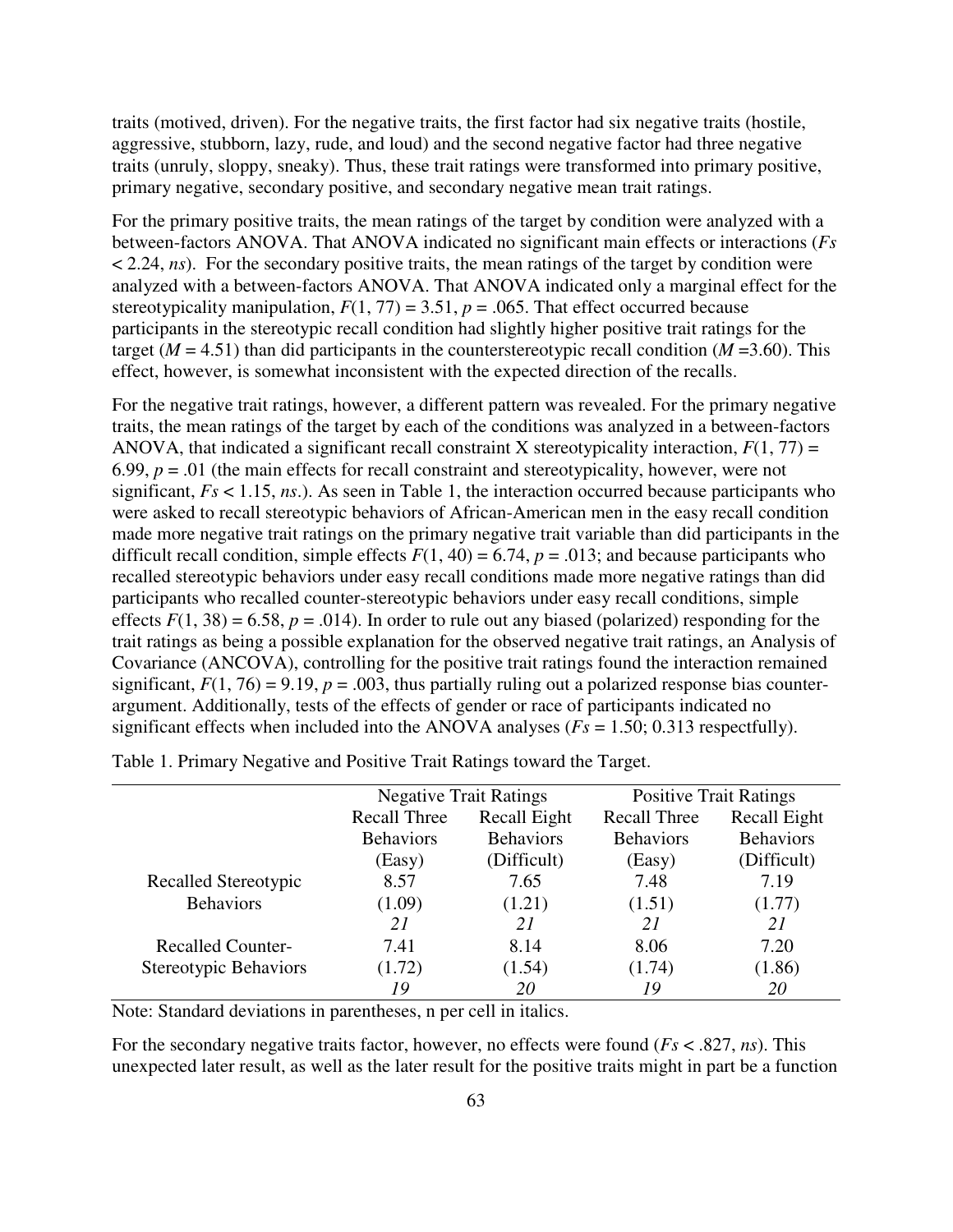of the secondary trait factors being non-diagnostic for participants making the judgments. Notwithstanding, for the responses that comprised the primary negative factor, we found the expected results.

# **DISCUSSION**

The present research showed that when using easy to recall stereotype-consistent information about members of racial groups, people used that information when making judgments. Easy to recall stereotypes led to prejudice, whereas easy to recall counter-stereotypes reduced prejudice. The same, however, was not true when that information was difficult to recall. In terms of how individuals judged the shooting of Michael Brown, we feel that individuals used fewer instances of stereotypic information when agreeing with the reports of police, but more likely used a few counter-stereotypic instances of information when disagreeing with those reports (perhaps agreeing with media stories that Brown was surrendering during the shooting).

When under easy recall constraints participants made consistent judgments with stereotypes or counter-stereotypes, and when under difficult recall constraints participants made counterconsistent judgments. Though this is counter-intuitive, it is consistent with prior findings on the availability heuristic (Schwarz et al, 1991). One reason for this is that difficult to recall information is judged to be low in diagnosticity of a specific judgment. This low diagnosticity is then used heuristically to infer the opposite judgment. We feel the same has happened in the present study with stereotypes leading to prejudicial thinking.

A number of other studies have shown a beneficial outcome for negative information low in diagnosticity (Fox, 2006; Fuller, McIntyre, & Oberleitner, 2013; Keller & Bless, 2005). Of particular relevance to the present findings, Keller and Bless (2005) showed that individuals who recalled times they had performed worse than others (stereotypic bad) under difficult recall constraints did better than individuals recalling such stereotyped poor performances under easy recall constraints. It is possible then, that exceeding the diagnostic utility of negative information is one way to combat the negative behaviors following such information. We feel that similar effects are seen with the present study on the application of stereotypes.

### **Limitations and Future Directions**

The present study found no effect with race of participants on the judgments toward a target under the different recall conditions. Although this finding suggests that the race of participants did not matter, such a conclusion may only be tentative, given that race was not evenly distributed across conditions. It may be the case however, that race did not play a big role. In other research on similar automatic responses, African-American participants have shown a bias against African-American targets in many tasks (e.g., Nosek, Banaji, & Greenwald, 2002). At present, the findings of the study suggest, that when under more "automatic thinking" situations, cognitive biases may have an effect regardless of the race of the perceiver. Future research, however, might do well by more equally testing such an effect to see if the same results could be found when participants of different ethnicities are equally distributed across conditions.

Additionally, it may also be the case that the recalls of participants thinking of stereotypic good or bad behaviors might not be equal in salience. It is possible that for some people thinking of stereotypic negative actions is very easy to recall, but thinking of any counterstereotypic positive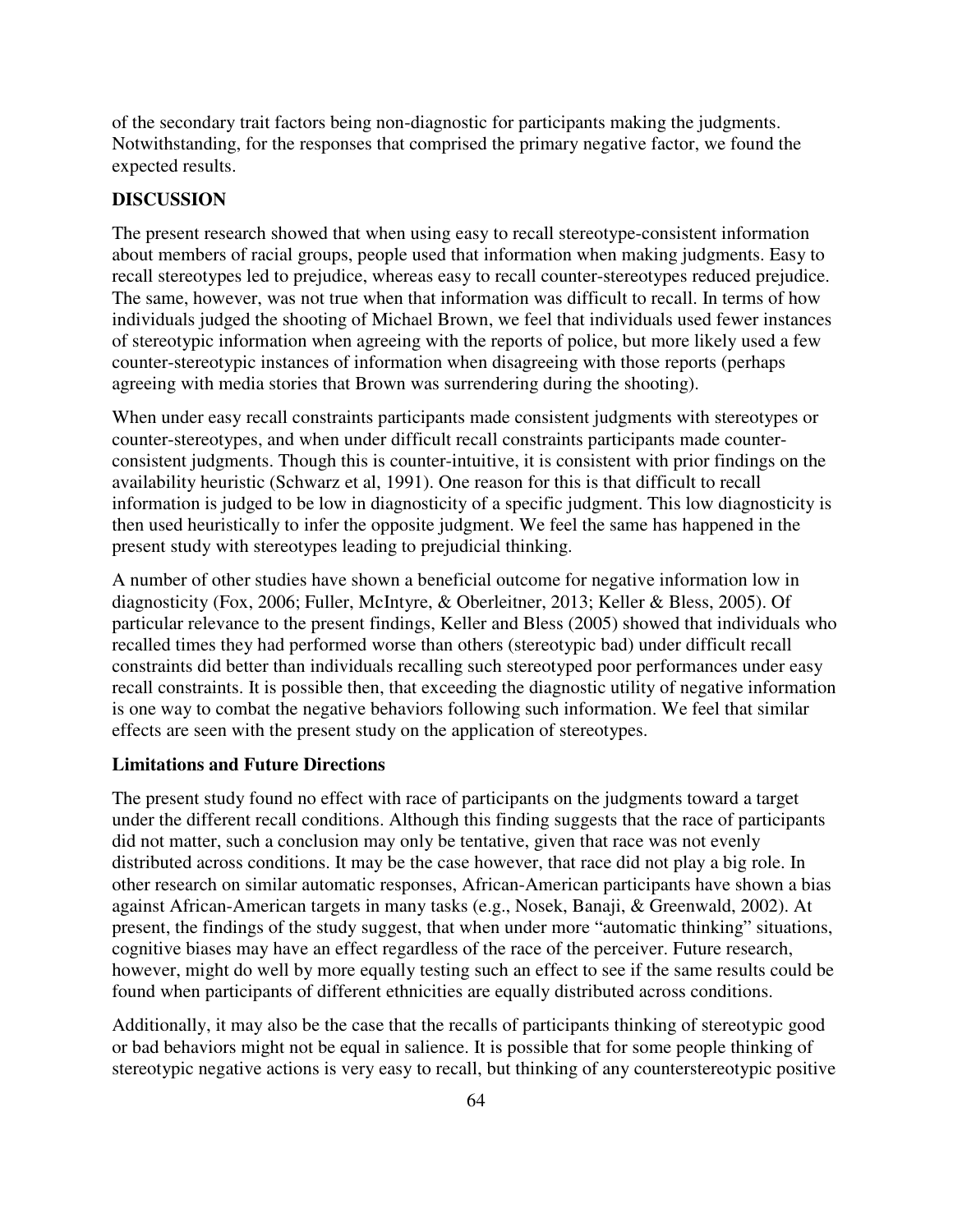actions might not be easy to recall because of positive-negative recall asymmetries. Future research might attempt to control for the salience and relative ease of such recalls, or manipulate the presentations of such behaviors under easy and difficult recall conditions. One way this could be done is through the use of video game characters. The character skin color could be manipulated, allowing different ethnicities to be placed in the same condition across participants, and thus create both positive and negative behaviors that might be controlled for similar levels of salience. By manipulating the game environment the target characters could be set in either stereotypical or counter-stereotypical situations, and then memory for those events and subsequent perceptions could be measured.

# **Conclusion**

We feel these results demonstrate that stereotypes are used heuristically when making prejudicial judgments, and may in part be an explanation for how individuals come to relatively knee-jerk reactions toward media-hyped police confrontations with African-American men. The findings might be an additional mechanism to understand and regulate stereotypes in the public eye. Prior work has used intuitive reasoning to reduce prejudice in settings, but often with counter-intuitive results (Duguid & Thomas-Hunt, 2015). The present studies suggest, that requesting perceivers to recall many stereotypic instances or only a few counter-stereotypic instances might be an effective intervention for reducing prejudicial judgments.

# **REFERENCES**

Devine, Patricia. (1989). "Stereotypes and Prejudice: "Their automatic and controlled components." *Journal of Personality and Social Psychology, 56,* 5-18.

Duguid, Michelle M., & Melissa C. Thomas-Hunt (2015). "Condoning stereotyping? How awareness of stereotyping prevalence impacts expression of stereotypes." *Journal of Applied Psychology*, *100*, 243-359.

Fox, Craig R. (2006). "The availability heuristic in the classroom: How soliciting more criticism can boost your course ratings." *Judgment and Decision Making, 1*:86-90.

Fuller, Eric W., Rusty B. McIntyre, & David Oberleitner. (2013). "Engineering academic performance with selective retrieval: the benefits of implied ability." *Journal of Applied Social Psychology, 43*: 2195–2202.

Gilbert, Daniel T., & Gregory J. Hixon (1991). "The trouble of thinking: Activation and application of stereotypic beliefs." *Journal of Personality and Social Psychology*, *60*: 509-717.

Keller, Johannes, & Herbert Bless. (2005). "When negative expectancies turn into negative performance: The role of ease of retrieval." *Journal of Experimental Social Psychology, 41*: 535- 541.

Ma, Debbie S., Joshua Correll, Bernd Wittenbrink, Yoav Bar-Anan, N. Sriram, & Brian A. Nosek. (2013). "When fatigue turns deadly: The association between fatigue and racial bias in the decision to shoot." *Basic and Applied Social Psychology*, *35*: 515-524.

Macrae, Neil C., & Galen V. Bodenhausen. (2000). "Social cognition: Thinking categorically about others." *Annual Review of Psychology*, *51*: 93-120.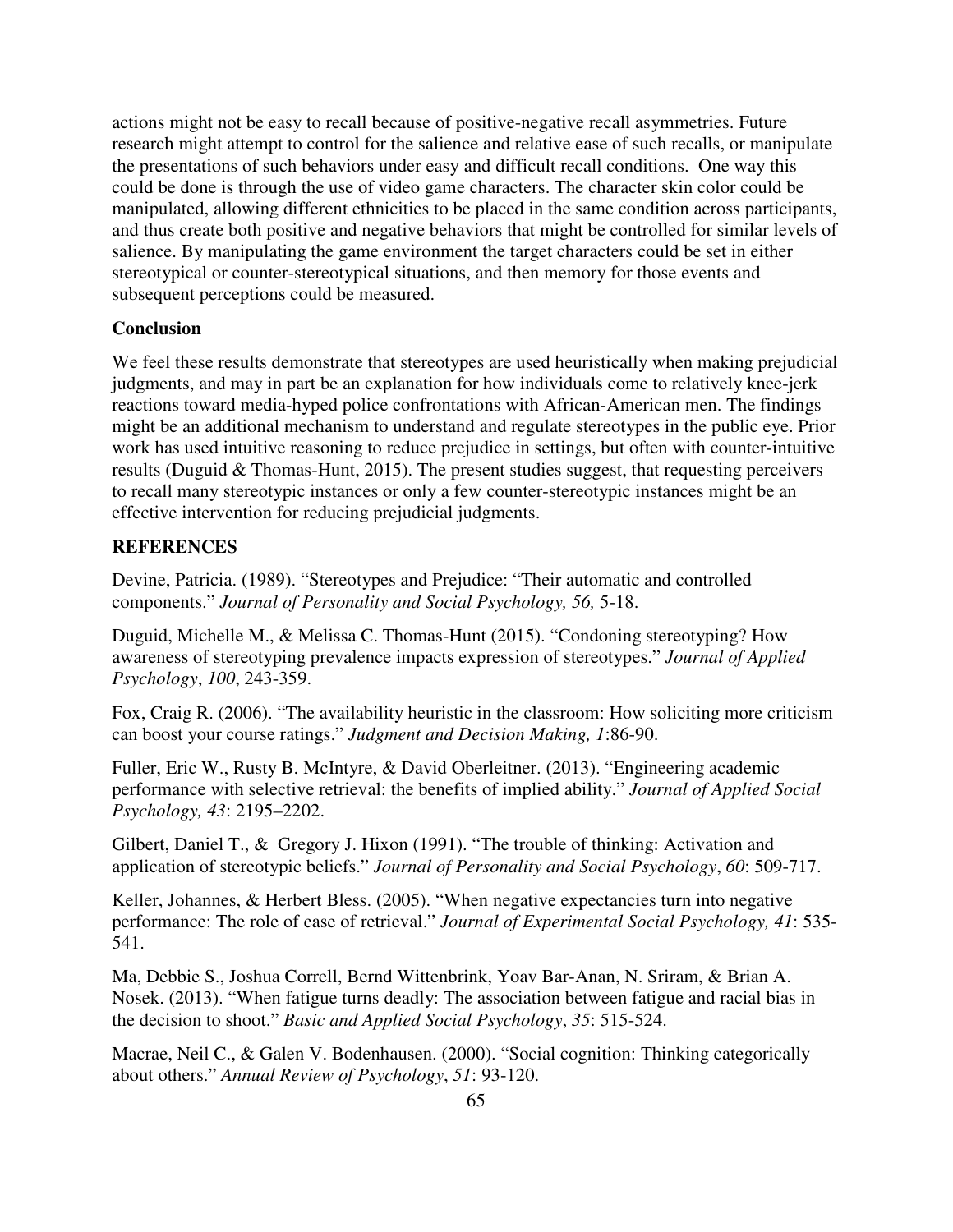Macrae, Neil C., Galen V. Bodenhausen, Alan B. Milne, & Jolanda Jetten (1994). "Out of mind but back in sight: Stereotypes on the rebound." *Journal of Personality and Social Psychology, 67*: 808-817.

Nosek, Brian A., Anthony G. Greenwald, & Mahzarin R. Banaji. (2002). "Harvesting implicit group attitudes and beliefs from a demonstration website." *Group Dynamics: Theory, Research, and Practice*, *6*: 101-115.

Schwarz, Norbert. (1998). "Accessible content and accessibility experiences: The interplay of declarative and experimental information in judgment." *Personality and Social Psychology Review. Special Issue: Metacognition*, *2*: 87-99.

Schwarz, Norbert, Herbert Bless, Fritz Strack, Gisela Klumpp, Helga Rittenauer-Schatka, & Annetta Simons. (1991). "Ease of retrieval as information: Another look at the availability heuristic." *Journal of Personality and Social Psychology, 61*: 195-202.

Sherman, Jeffery W., Bertram Gawronski, Karen Gonsalkorale, Kurt Hugenberg, Thomas J. Allen, & Carla J. Groom (2008). "The self-regulation of automatic associations and behavioral impulses." *Psychological Review, 115*: 314-335.

Sim, Jessica J., Joshua Correll, & Melody S. Sadler. (2013). "Understanding police and expert performance: When training attenuates (vs. exacerbates) stereotypic bias in the decision to shoot." *Personality and Social Psychology Bulletin*, *39*: 291-304.

Srull, Thomas. K., & Robert S. Wyer (1979). "The role of category accessibility in the interpretation of information about persons: Some determinants and implications." *Journal of Personality and Social Psychology, 37*: 1660–1672

Tormala, Zakary L., Carlos Falces, Pablo Brinol, & Richard E. Petty. (2007). "Ease of retrieval effects in social judgment: The role of unrequested cognitions." *Journal of Personality and Social Psychology*, *93*: 143-157.

Tversky, Amos, & Daniel Kahneman. (1973). "Availability: A heuristic for judging frequency and probability." *Cognitive Psychology, 5*: 207-232.

Wittenbrink, Bernd, Charles M. Judd, & Bernadette Park. (2001). "Spontaneous prejudice in context: Variability in automatically activated attitudes." *Journal of Personality and Social Psychology*, *81*: 815-827.

# **APPENDIX A.**

Correlation of variables.

|          |   |  |  | $1 \t2 \t3 \t4 \t5 \t6 \t7$ | - 8 |  |
|----------|---|--|--|-----------------------------|-----|--|
| 1 Gender |   |  |  |                             |     |  |
|          | . |  |  |                             |     |  |

2 Race .198